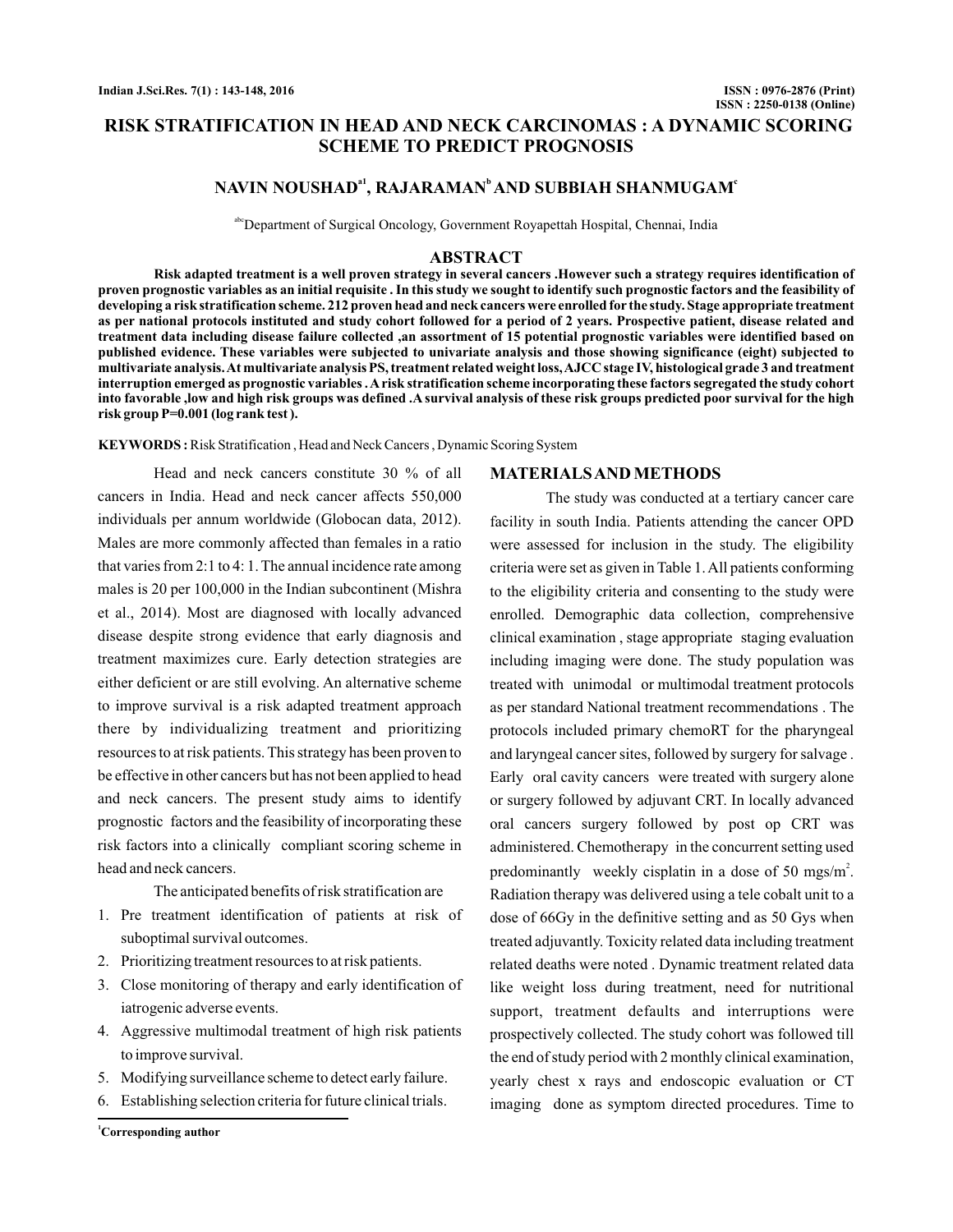| Eligibility Criteria      |                                                     |  |  |  |
|---------------------------|-----------------------------------------------------|--|--|--|
| <b>Inclusion Criteria</b> | <b>Exclusion Criteria</b>                           |  |  |  |
| Biopsy proven non         | Salivary gland carcinomas                           |  |  |  |
| metastatic carcinomas of  | Non squamous histology<br>Nasopharyngeal carcinomas |  |  |  |
| oral cavity, oropharynx   |                                                     |  |  |  |
| and larynx                | Esophageal cancers                                  |  |  |  |
| Squamous cell histology   | Metastatic disease at presentation                  |  |  |  |
|                           | Second primary cancers                              |  |  |  |
|                           | Poor bone marrow reserve                            |  |  |  |
|                           | Major end organ dysfunction that precludes          |  |  |  |
|                           | chemotherapy                                        |  |  |  |
|                           | High anesthetic risk                                |  |  |  |

#### **Table 1 : Study Eligibility Criteria**

recurrence and death were recorded.

## **Defining Risk Factor Variables**

To facilitate statistical analysis of the collected data it is mandatory that variables are categorized into groups , a list of likely prognostic factors based on published evidence was generated and categorization of each variable done as shown in Table :2. Treatment related weight loss was recorded before, during and one week after completion of primary treatment (RT ) and if primary surgery the patient's weight was evaluated before surgery and 2 weeks after using standard weighing scale. Nutritional intervention was defined as requiring ,nasogastric tube insertion or surgical feeding jejunostomy prior to or during treatment period (radiotherapy). Patients requiring nasogastric tubes for feeding after oral surgery were excluded . Failure to complete planned multimodal treatment including surgery due to non iatrogenic indications or defaulting more than 2 cycles of weekly concurrent chemotherapy, or 1 cycle of combination chemotherapy or more than 3 consecutive fractions of radiotherapy was used for defining treatment defaulters . Survival time was calculated from the start of treatment to the end of follow up period. Patients lost to follow up and death due to disease specific or treatment related events were recorded as adverse events and included in analysis .

## **StatisticalAnalysis**

The Kaplan Meier survival method was used for survival analysis and log rank test for the univariate analysis

of the probable prognostic variables. A P value of or less than or equal to 0.05 as deduced by a 2 tailed test was considered a significant result. All variables showing significance by univariate analysis were subjected to multivariate analysis by the cox's proportional regression analysis .The chi square test and Fishers exact test were used as appropriate.All statistical analysis were performed using SPSS software (version 22 IBM )

## **RESULTS**

A total of 212 patients were enrolled and treated. The age of the patients ranged from 23 -83 yrs with a median of 54 yrs .There were 154 (71 %) males and 59 (29% ) females in the study. Regarding site specificity oral cavity cancers were the commonest  $(63 \%)$ , followed by hypopharynx (16 %), oropharynx (14 %), and larynx (6 %). Overall 117 patients had stage IVa and IVb (55%) disease ,and 48 had stage III (22 %) disease. Early head and neck cancers constituted about 21% of the study with stage I and stage II cancers contributing 6% and 14 % respectively. Most of the stage IV lesions had T4a disease or nodal positivity, none had metastatic disease at presentation . Most of the lesions were moderately differentiated carcinomas (65 %), while poorly differentiated tumors and well differentiated tumors comprised of 8% and 26% respectively. An assorted list of 15 variables were selected for univariate analysis by log rank test with 8 returning statistical significance as shown in Table 2. These eight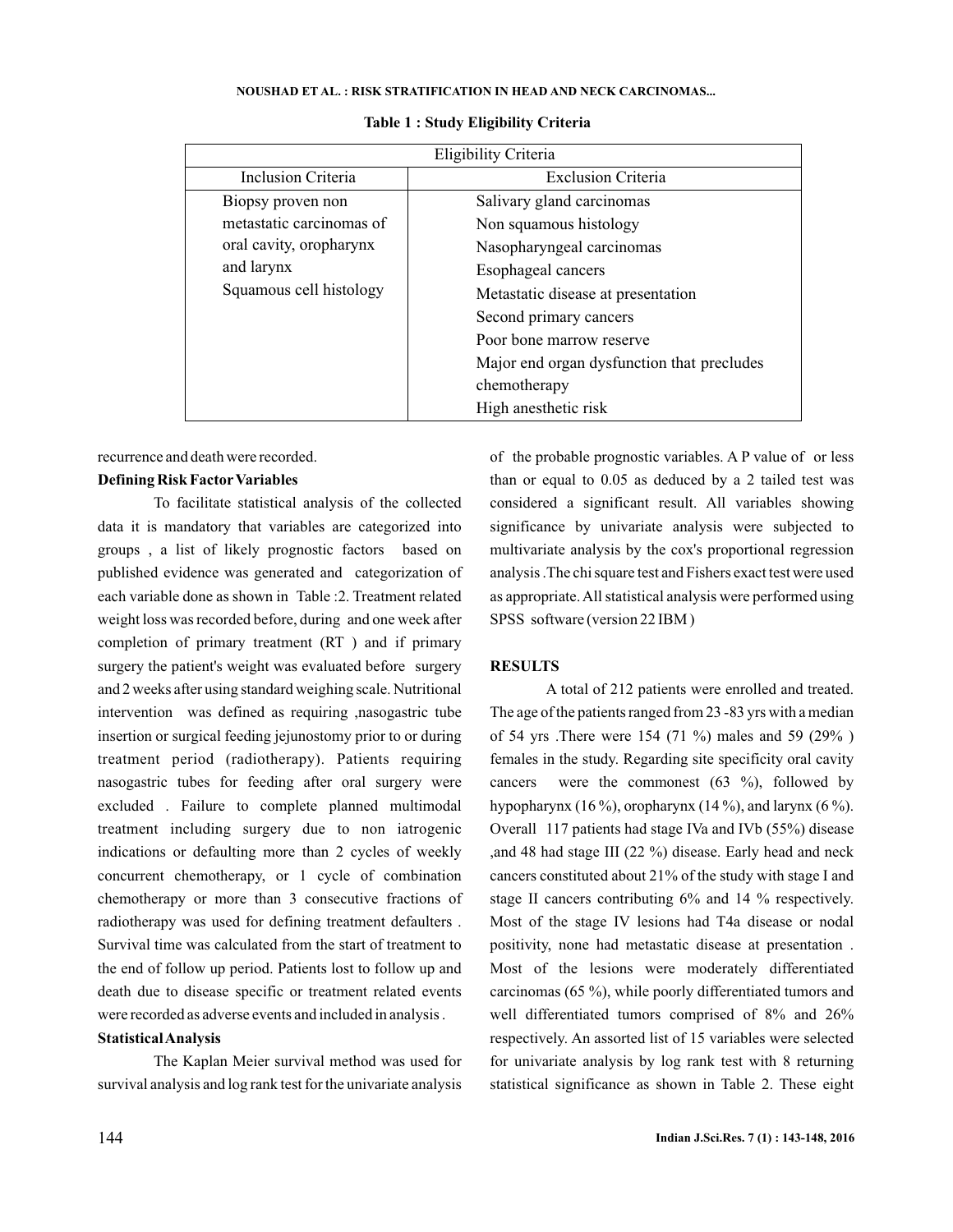| <b>SNO</b>      | <b>VARIABLE</b>           | <b>PATIENTS %</b>       | <b>P VALUE</b>      | <b>SIGNIFICANCE</b> |
|-----------------|---------------------------|-------------------------|---------------------|---------------------|
|                 |                           |                         | <b>LOGRANK TEST</b> |                     |
| $\mathbf{1}$    | $AGE < 55$ yrs            | 96 $(46\%)$             | $P = 0.379$         | $\overline{NO}$     |
|                 | $\geq$ 55 yrs             | 116(54%)                |                     |                     |
|                 |                           |                         |                     |                     |
| $\overline{2}$  | <b>MALE</b>               | 154(71%)                | $P = 0.147$         | $\overline{NO}$     |
|                 | <b>FEMALE</b>             | 59 (29%)                |                     |                     |
| $\overline{3}$  | <b>SITE</b>               |                         | $P = 0.614$         | N <sub>O</sub>      |
|                 | Oral cavity               | 134 (63%)               |                     |                     |
|                 | Hypopharynx               | 34 $(16%)$              |                     |                     |
|                 | Oropharynx                | 30 $(14%)$              |                     |                     |
|                 | Larynx                    | 14 $(06\%)$             |                     |                     |
| $\overline{4}$  | <b>STAGE I</b>            | 14 (06%)                | $P = 0.001$         | <b>YES</b>          |
|                 | $\rm II$                  | 33 (15%)                |                     |                     |
|                 | $III$                     | 48 (22%)                |                     |                     |
|                 | IV                        | 117 (55%)               |                     |                     |
| 5               | <b>PS O-1</b>             | 165 (77%)               | $P = 0.049$         | <b>YES</b>          |
|                 | $\geq$ 2                  | 47 (23%)                |                     |                     |
| 6               | <b>GRADE 1</b>            | 56 (26%)                | $P = 0.005$         | <b>YES</b>          |
|                 | 2                         | 138 (65%)               |                     |                     |
|                 |                           | 18 (08%)                |                     |                     |
| $\overline{7}$  | $BMI \leq 25$             | (03%)<br>7 <sup>7</sup> | $P = 0.070$         | NO                  |
|                 | $\geq$ 25                 | 205 (97%)               |                     |                     |
| 8               | <b>ACE SCORE 0-1</b>      | $192(90\%)$             | $P = 0.061$         | $\overline{NO}$     |
|                 | >2                        | 20 (10%)                |                     |                     |
| 9               | $Hb < 10$ gms             | 136 (64%)               | $P = 0.005$         | <b>YES</b>          |
|                 | $\geq 10$ gms             | 75 (36%)                |                     |                     |
| 10              | Sr.Albumin $\leq$ 3.5 gms | $12(05\%)$              | $P = 0.046$         | <b>YES</b>          |
|                 | $\geq$ 3.5 gms            | 200 (95%)               |                     |                     |
| $\overline{11}$ | TOTAL WBC $< 4000$        | $(02\%)$<br>2           | $P = 0.751$         | NO                  |
|                 | $4000 - 11000$            | 198(93%)                |                     |                     |
|                 | $\geq 11000$              | 12(05%)                 |                     |                     |
| 12              | PLATELET COUNT Normal     | 199(93%)                | $P = 0.160$         | NO                  |
|                 | Abnormal                  | 14 (07%)                |                     |                     |
| 13              | WEIGHT LOSS $\leq$ 5 kgs  | 167(78%)                | $P = 0.011$         | <b>YES</b>          |
|                 | $\geq$ 5 kgs              | 45 (22%)                |                     |                     |
| 14              | <b>NUT. INTERVENTION</b>  |                         | $P = 0.040$         | <b>YES</b>          |
|                 | <b>YES</b>                | 48 (22%)                |                     |                     |
|                 | NO                        | 164(78%)                |                     |                     |
| 15              | <b>Rx INTERUPPTION</b>    |                         | $P = 0.019$         | <b>YES</b>          |
|                 | <b>YES</b>                | 52 (25%)                |                     |                     |
|                 | $\rm NO$                  | 160(75%)                |                     |                     |

#### **Table 2 : Study Variables : Definition and Univariate Analysis**

variables with  $P \leq 0.05$  (second decimel) were then incorporated into a cox 's regression model and multivariate analysis done. The results are as shown below in Table 3.

On multivariate analysis ECOG Performance Status, AJCC stage IV, high histological grade, treatment interruption and treatment related weight loss of > 5kgs

were found to significantly affect survival .

## **Risk Stratification**

A risk stratification scheme was designed incorporating these five prognostic variables . Three risk categories were identified and designated as favorable ,low and high risk groups. The Favorable risk group (group-0)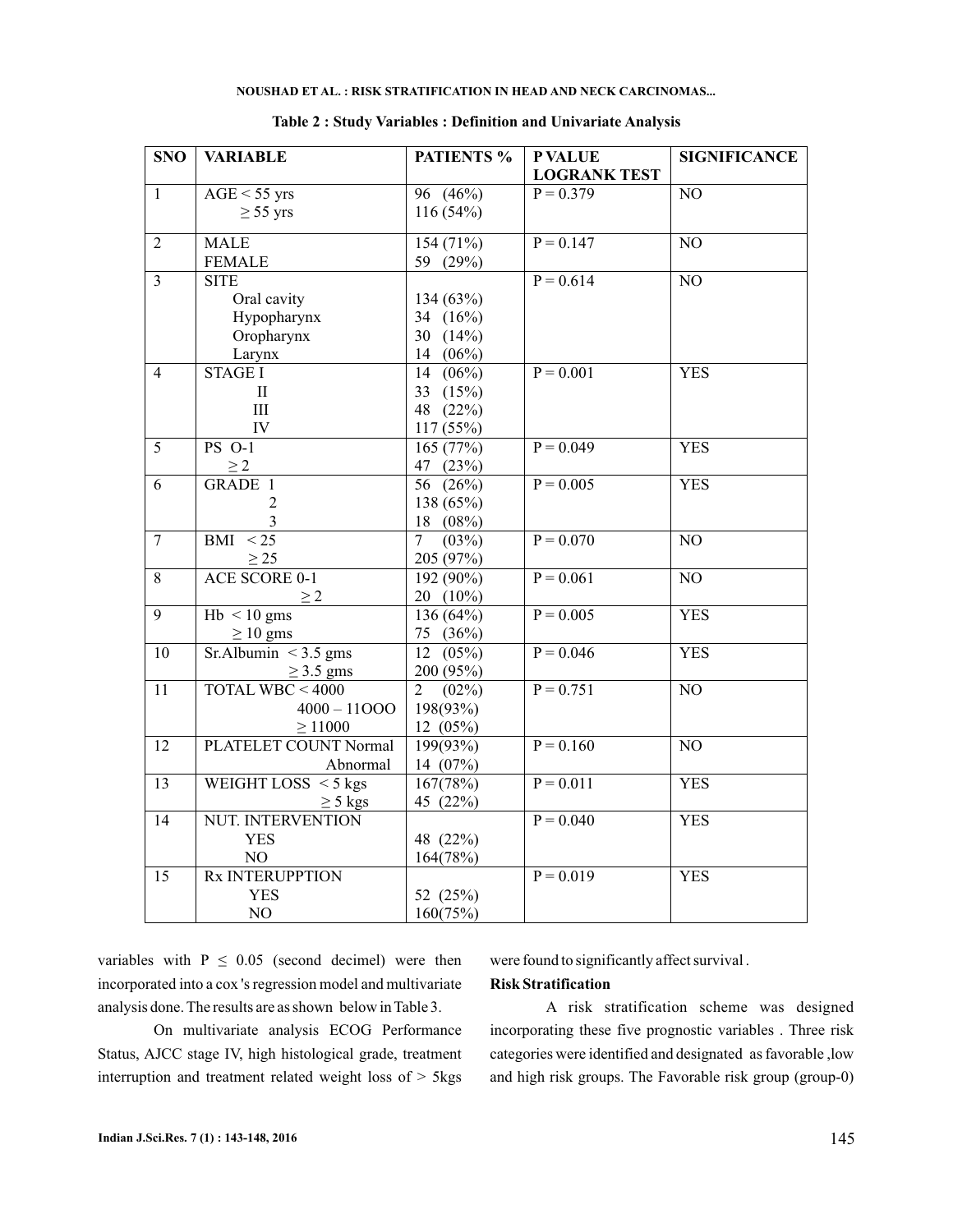| S NO           | <b>VARIABLE</b>                         | P VALUE     | <b>SIGNIFICANCE</b> |
|----------------|-----------------------------------------|-------------|---------------------|
| 1              | AJCC stage IV                           | $P = 0.041$ | Yes                 |
| 2              | WHO Grade 3                             | $P = 0.006$ | Yes                 |
| 3              | Hemoglobin $\leq 10$ gms                | $P = 0.598$ | No                  |
| $\overline{4}$ | Sr.albumin $<$ 3.5 gms                  | $P = 0.583$ | No                  |
| 5              | Treatment related weight $Loss > 5$ kgs | $P = 0.047$ | Yes                 |
| 6              | Nutritional intervention                | $P = 0.358$ | No                  |
| 7              | Treatment Interupt/Default              | $P = 0.001$ | Yes                 |
| 8              | ECOG performance status=2               | $P = 0.038$ | Yes                 |

**Table 3 : Multivariate Analysis**

had none of the risk factors , the low risk (group -1) was defined as having at least any two prognostic factors and high risk (Group 2) as having three or more risk factors. The entire study cohort was then retrospectively segregated based on the above risk stratification and survival analysis done using Kaplan Meier analysis and the log rank test .The results show the best survival for the favorable risk group ,followed by the low risk group. The high risk group had the worst survival, with  $P = 0.001$  (log rank test). The estimated survival curve is shown in figure1.

## **DISCUSSION**

Risk stratification has been continually attempted in published literature, however providing only conflicting evidence of a particular variable's prognostic significance. Age as a prognostic variable with several cutoff criteria has been reported, Hsieh et al., (2011) found age more than 65yrs to affect survival. Thrombocytosis has been shown to affect survival in several cancers. Thrombocytosis has been reported to predict poor prognosis in esophageal cancer (Okuzumi et al., 2004 ) and progression in oral cavity squamous cell carcinomas (Lu et al., 2007) Sanabria and Cavalho (2007) found comorbidity as prognostic variable with an ACE-27 score of  $\geq$  2 correlating with survival in head and neck cancers.Arce (2014) reported that the female sex to be an independent predictor of survival in head and neck cancers. Takenaka et al., (2005) published that a median BMI of 21.4 was predictive of poor survival



**Figure 1 : Survival Curves of Favorable (Group 0), Low (Group 1) & High Risk (Group 2) After Risk Stratification**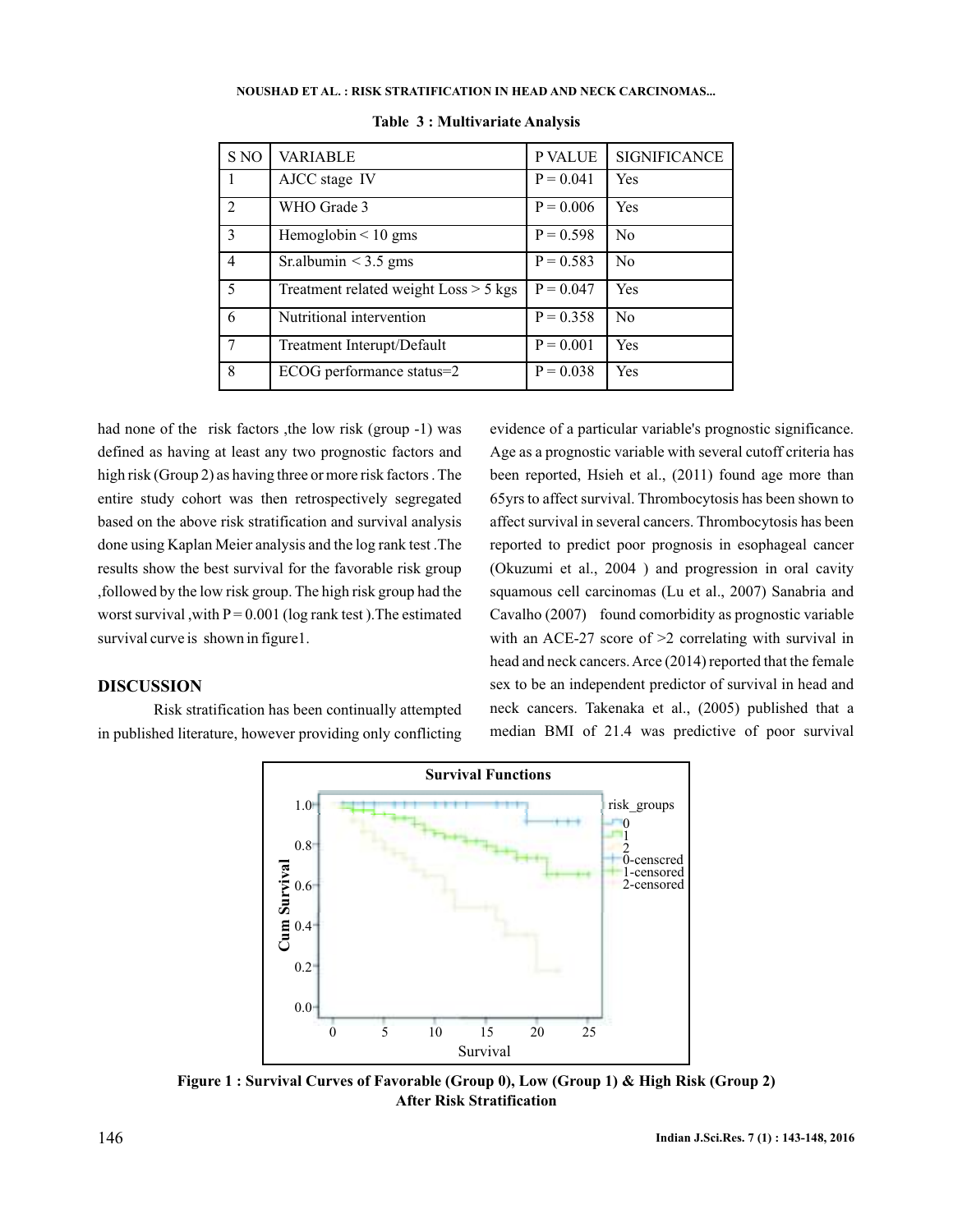independent of head and neck tumor site and stage . Chen et al.(2009) reported a significant correlation between Tstage/metastasis and monocyte or platelet count. Monocytosis, anemia, and thrombocytosis were demonstrated to have a cumulative effect on the prognosis of head and neck cancer patients .In spite of data from above studies age, sex, site, body mass index, comorbidity,total leucocyte count and thrombocyte counts were not found to be significant prognostic variables in this study. These findings are in accordance with risk stratification study by Hsieh et al. In the present study ECOG performance status, stage, tumor grade, anemia, hypoalbuminemia, treatment related weight loss, nutritional intervention and treatment interruption were found to be significant variables affecting survival.

#### **Prognostic Variables**

The above eight variables with significant P values were subjected to multivariate analysis and Tumor stage IV , grade 3, ECOG performance status  $\geq 2$ , treatment related weight loss more than 5 kgs, and treatment interruption correlated independently with poor survival .Anemia, hypoalbuminemia, and need for nutritional intervention were not associated with adverse survival on multivariate analysis. Mehrotra et al., (2005) noted primary site, anemia and age  $\geq$  70 yrs as significant prognostic variables on multivariate analysis. Hsieh et al. reported in their retrospective study three variables age  $\leq 65$  yrs,  $PS \geq 2$  and elevated serum lactate dehydrogenase levels as significant prognostic variables. Urba et al. attempted to risk stratify recurrent and metastatic head and neck cancers and found among other factors age  $\leq 65$  yrs, ECOG PS  $\geq 2$  and oral cavity site as predictive of influencing overall survival. In the study by cojocariu et al., tumor size, site, grade and nodal status were reported as prognostic variables along with overexpression of EGFR .Degree of differentiation alone as a prognostic variable has been reported in oral cavity carcinomas by others. However other studies (Fang et al., 2013) are conflicting .Treatment related weight loss is a recognized prognostic variable (Johnson et al.2004 ) weight loss more than 10% during radiotherapy is known to be associated with adverse survival and poor quality of life (Languis et al., 2013). It is clear from the above discussion there appears to be no consistently reproducible prognostic variables however most studies have reported that Tumor stage, grade, ECOG performance status and treatment related weight loss as significant determinants of survival .The results of the present study is largely in agreement with published evidence.

## **Risk Stratification**

In the present study a risk stratification scheme was designed incorporating these five prognostic variables and patients stratified as favorable, low and high risk groups . A significant survival difference was predicted by the scoring system. Hsieh et al used only a three variable scoring system and demonstrated significant risk prediction if more than 2 adverse factors were present . They were subsequently able to validate their score .The proposed risk stratification has only one common variable (ECOG PS) with that of Hsieh et al. ,the differences might be due to different definitions for age at risk between the two studies ( 55 vs 65 yrs, incorporation of novel prognostic variables in the present study and nonspecific nature of serum lactate dehydrogenase (used by Hsieh et al) .An explanation for this study to identify more risk factors than other studies is its prospective nature. A major advantage of the proposed scoring system is that it incorporates dynamic treatment related parameters (weight loss and treatment interruption) permitting continual risk assessment during the entire treatment period. Another exciting feature of this risk scheme is that it contains modifiable risk factors (weight loss and treatment interruption) which permits the possibility of appropriately timed treatment interventions to improve outcome .

### **CONCLUSION**

Risk stratification of head and neck cancer patients using certain patient, tumor and treatment related variables is feasible. Tumor stage, degree of tumor differentiation, ECOG performance status, treatment related weight loss and treatment interruption are proven prognostic factors affecting survival outcomes. Risk categorization of head and neck cancer patients into favorable risk ,low and high risk groups using the above prognostic factors and scoring scheme correlates with differing survival outcomes. Further